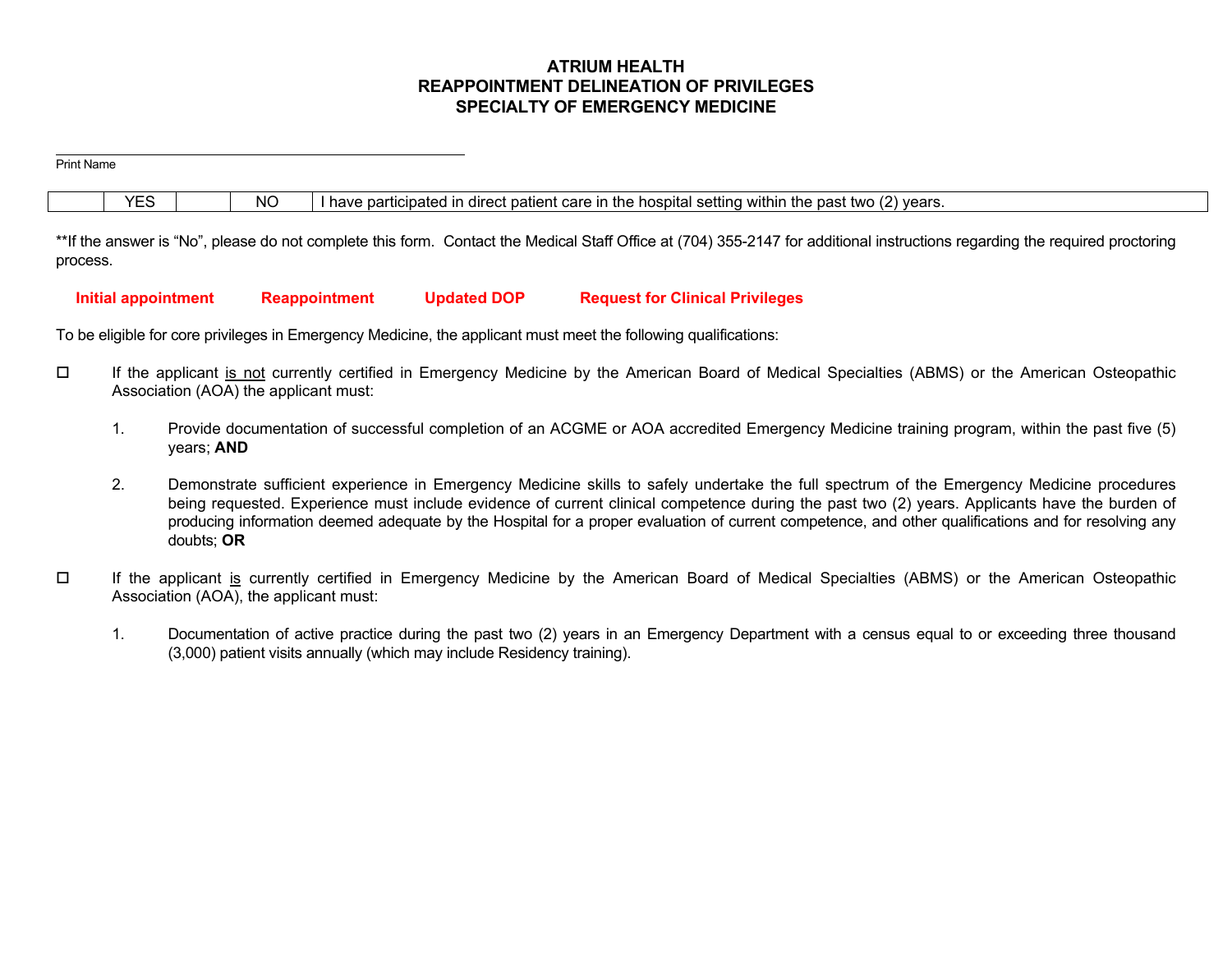Print Name

NOTE 1: Physicians must apply for "CORE" privileges in order to be eligible for clinical privileges in the specialty of Emergency Medicine at any facility within Atrium Health.

NOTE 2: "CORE" privileges cannot be amended or altered in any way.

NOTE 3: Please note that the exercise of certain privileges enumerated herein is necessarily limited by the operational and resource constraints of the facility. All procedures must be performed within a clinical setting with the capabilities and organizational structure required to provide appropriate support.

Please check appropriate blocks when applying for privileges:

| <b>CMC</b> | <b>PVL</b> | <b>UNV</b> | CR. | LIN | CAB | <b>UNN</b> | <b>STN</b> | <b>ANS</b> | <b>CLE</b> |        | <b>EMERGENCY MEDICINE CORE PRIVILEGES</b>                                                                                                                                                                                                                                                                                                                                                                                                                                     |
|------------|------------|------------|-----|-----|-----|------------|------------|------------|------------|--------|-------------------------------------------------------------------------------------------------------------------------------------------------------------------------------------------------------------------------------------------------------------------------------------------------------------------------------------------------------------------------------------------------------------------------------------------------------------------------------|
|            |            |            | N/A |     |     |            |            |            |            | CEMD-1 | Privileges to assess, evaluate, diagnose and provide initial treatment to<br>patients of all age groups, except as specifically excluded from practice,<br>who present in the Emergency Department with any symptom, illness,<br>injury or condition; to provide services necessary to ameliorate minor<br>illnesses or injuries and stabilize patients with major illnesses or<br>injuries; and to assess all patients to determine whether additional care<br>is necessary. |
|            |            |            |     |     |     |            |            |            |            |        | PLEASE NOTE - privileges do not include long-term care of patients on<br>an inpatient basis or admitting or performing scheduled elective<br>procedures with the exception of procedures performed during routine<br>Emergency Department follow-up visits.                                                                                                                                                                                                                   |

NOTE: Privileges include but are not limited to abscess incision and drainage, including Bartholin's cyst; Administration of thrombolytic therapy for myocardial infarction, pulmonary embolism, and/or stroke; Anoscopy; Application of splints and plaster fiberglass or similar molds; Arterial puncture and cannulations; Arthrocentesis and joint injection; Regional anesthesia defined as peripheral nerve, field and Bier blocks using local anesthetics for the purpose of providing anesthesia to perform invasive procedures or manage acute pain; Bladder decompression and catheterization techniques; Blood component transfusion therapy; Burn management, including escharotomy; Cannulation, artery and vein; Cardiac pacing, including, but not limited to, external, transthoracic and tranvenous; Cardiac massage, open or closed; Cardioversion (synchronized counter shock); Central venous access (femoral, jugular, peripheral, internal jugular, subclavian, and cutdowns); Cricothyrotomy; Defibrillation (internal or external); Delivery of newborn, emergency; Dislocation/fracture reduction/immobilization techniques; Electrocardiography interpretation; Endotracheal intubation techniques; GI decontamination (emesis, lavage, charcoal); Hernia reduction; Immobilization techniques; Irrigation and management of caustic exposures; Insertion of emergency transvenous pacemaker; Intracardiac injection; Intraosseous infusion; Laryngoscopy, direct and indirect; Lumbar puncture; Management of epistaxis; Nail trephine techniques; Nasal cautery/packing; Nasogastric/orogastric intubation; Ocular tonometry; Oxygen therapy; Paracentesis; Pericardiocentesis, emergency only; Peripheral venous cutdown; Peritoneal lavage or tap; Preliminary interpretation of plain films; Removal of foreign bodies from soft tissues airway, including nose, eye, ear, rectum and vagina; soft instrumentation/ irrigation, skin, or subcutaneous tissue; Removal of IUD; Repair of lacerations; Resuscitation, all ages; Slit lamp used for ocular exam, removal of corneal foreign body; Splint or cast application after reduction of fracture or dislocation; Spine immobilization; Thoracentesis;, Thoracostomy tube or catheter insertion; Thoracotomy, open for patients in extremis; use of manual and mechanical ventilators and resuscitators; wound debridement and repair; moderate and deep sedation in accordance to sedation policy; Confirmation of intrauterine pregnancy by pelvic ultrasound; (FAST) Confirmation of traumatic free intraperitoneal and intrathoracic fluid by Focused Assessment with Sonography for Trauma (FAST) exam; (AAA) Confirmation of presence of abdominal aortic aneurysm by focused abdominal sonography; Basic Resuscitation Cardiac Ultrasound (Pericardial Effusion and Cardiac Activity) and Advanced Emergency Cardiac Ultrasound (Right Ventricle Dilation and Global Left Ventricle Function); Emergency Ultrasound (Ocular for use in evaluation of Intraocular Pathology excluding Optic Nerve Measurements); Emergency Ultrasound (Soft-Tissue Infection and Musculoskeletal)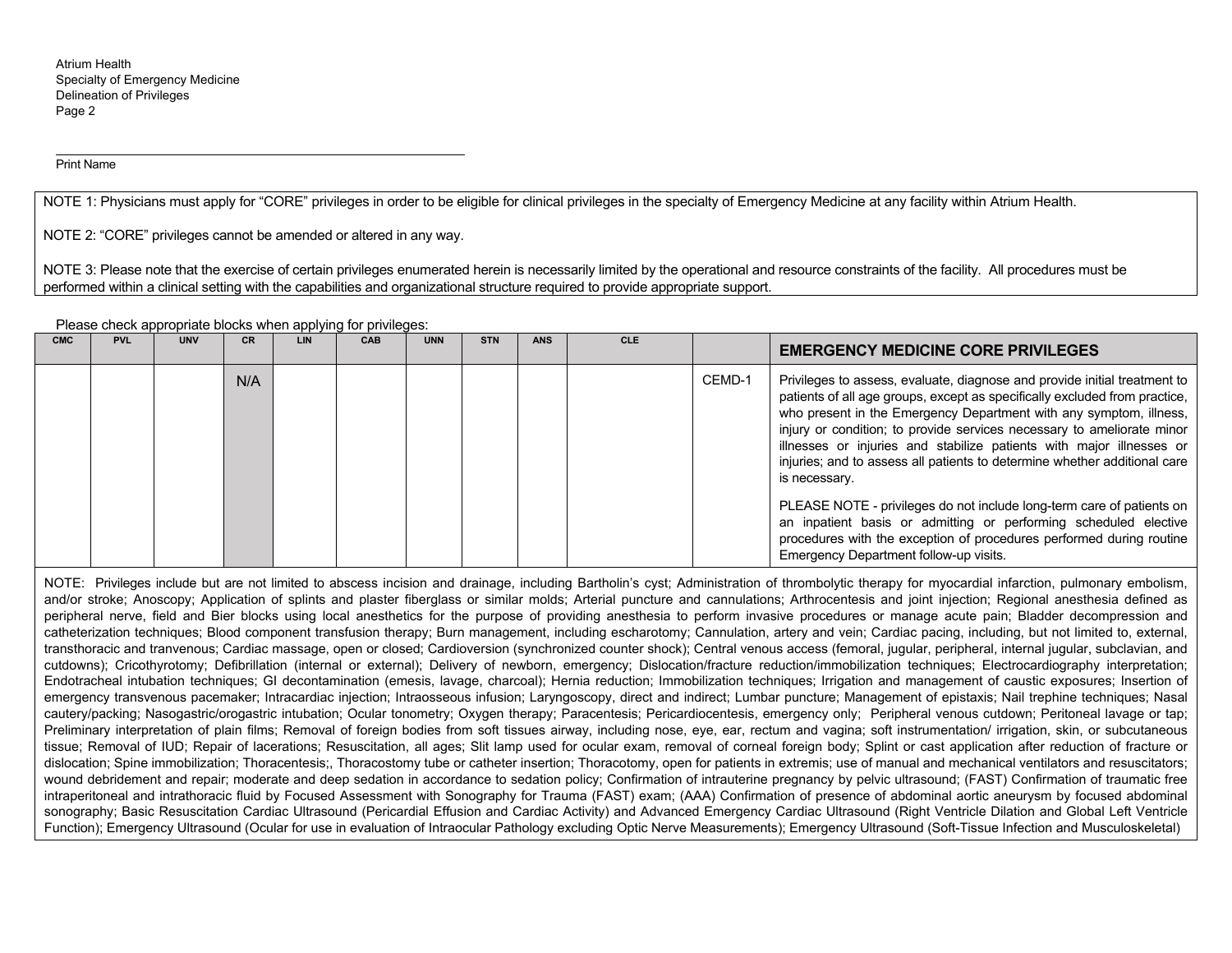Print Name

# **\* SPECIAL PRIVILEGES WITH QUALIFICATIONS AND/OR SPECIFIC CRITERIA - PROVIDE THE NUMBER OF PROCEDURES PERFORMED WITHIN THE PAST TWO YEARS AND FACILITY WHERE THE PROCEDURES WERE PERFORMED.**

| <b>CMC</b> | <b>PVL</b> | <b>UNV</b> | <b>CR</b> | <b>LIN</b> | CAB     | <b>UNN</b> | <b>STN</b> | <b>ANS</b> | <b>CLE</b> | <b>GENERAL EMERGENCY MEDICINE SPECIAL</b><br><b>PRIVILEGES</b><br>Must apply for and maintain Emergency Medicine Core Privileges<br>$(CEMD-1)$ |                                                                           | <b>Minimum</b><br><b>Number</b><br>Required | <b>Number</b><br><b>Performed</b><br><b>Within The</b><br>Past 2<br>Years | Location |
|------------|------------|------------|-----------|------------|---------|------------|------------|------------|------------|------------------------------------------------------------------------------------------------------------------------------------------------|---------------------------------------------------------------------------|---------------------------------------------|---------------------------------------------------------------------------|----------|
|            | $N/A**$    | $N/A**$    | N/A       | $N/A**$    | $N/A**$ | $N/A**$    |            | $N/A**$    | N/A        | $CEMD-1(a)*$                                                                                                                                   | Emergency Ultrasound - Biliary<br>(Cholecystitis and Cholelithiasis)      | 50                                          |                                                                           |          |
|            | $N/A**$    | $N/A**$    | N/A       | $N/A**$    | $N/A**$ | $N/A**$    |            | $N/A**$    | N/A        | CEMD $-1(b)^*$                                                                                                                                 | Emergency Ultrasound - Urinary Tract<br>(Hydronephrosis and bladder size) | 50                                          |                                                                           |          |
|            | $N/A**$    | $N/A**$    | N/A       | $N/A**$    | $N/A**$ | $N/A**$    |            | $N/A**$    | N/A        | CEMD $-1(c)^*$                                                                                                                                 | Emergency Ultrasound - DVT                                                | 50                                          |                                                                           |          |
|            | $N/A**$    | $N/A**$    | N/A       | $N/A**$    | $N/A**$ | $N/A**$    |            | $N/A**$    | N/A        | CEMD $-1$ (d)*                                                                                                                                 | Emergency Ultrasound - Thoracic                                           | 25                                          |                                                                           |          |
|            | $N/A**$    | $N/A**$    | N/A       | $N/A**$    | $N/A**$ | $N/A**$    |            | $N/A**$    | N/A        | CEMD $-1(e)^*$                                                                                                                                 | Emergency Ultrasound - Bowel                                              | 25                                          |                                                                           |          |
|            | N/A        | N/A        | N/A       | N/A        | N/A     | N/A        | N/A        | N/A        | N/A        | $CEMD - 1(f)$                                                                                                                                  | Resuscitative Transesophageal<br>Echocardiography                         | 10                                          |                                                                           |          |

\*\*Due to contractual restrictions, these privileges cannot be granted at this time.

### **Maintenance Criteria for Continued Special Privileges (CEMD-1(a-c)):**

The Physician must submit a minimum of ten (10) cases over the past two (2) years for each ultrasound privileges held, based on acceptable results of ongoing professional practice evaluation and outcomes, and five (5) ultrasound related Category I or II CME hours over the past two (2) years to reapply for special privileges. This will be reviewed at the time of reappointment. Physicians who would like to continue to hold any special privileges but are unable to document the minimal number will be requested to voluntarily withdraw their request for such privileges and to complete the necessary proctoring forms.

# **Maintenance Criteria for Continued Special Privileges (CEMD-1(d-e)):**

The Physician must submit a minimum of two (2) cases over the past two (2) years for each ultrasound privileges held, based on acceptable results of ongoing professional practice evaluation and outcomes to reapply for special privileges. This will be reviewed at the time of reappointment. Physicians who would like to continue to hold any special privileges but are unable to document the minimal number will be requested to voluntarily withdraw their request for such privileges and to complete the necessary proctoring forms.

# **Maintenance Criteria for Continued Special Privileges (CEMD-1(f)):**

The Physician must submit a minimum of ten (10) cases over the past two (2) years based on acceptable results of ongoing professional practice evaluation and outcomes to reapply for special privileges. This will be reviewed at the time of reappointment. Physicians who would like to continue to hold any special privileges but are unable to document the minimal number will be requested to voluntarily withdraw their request for such privileges and to complete the necessary proctoring forms.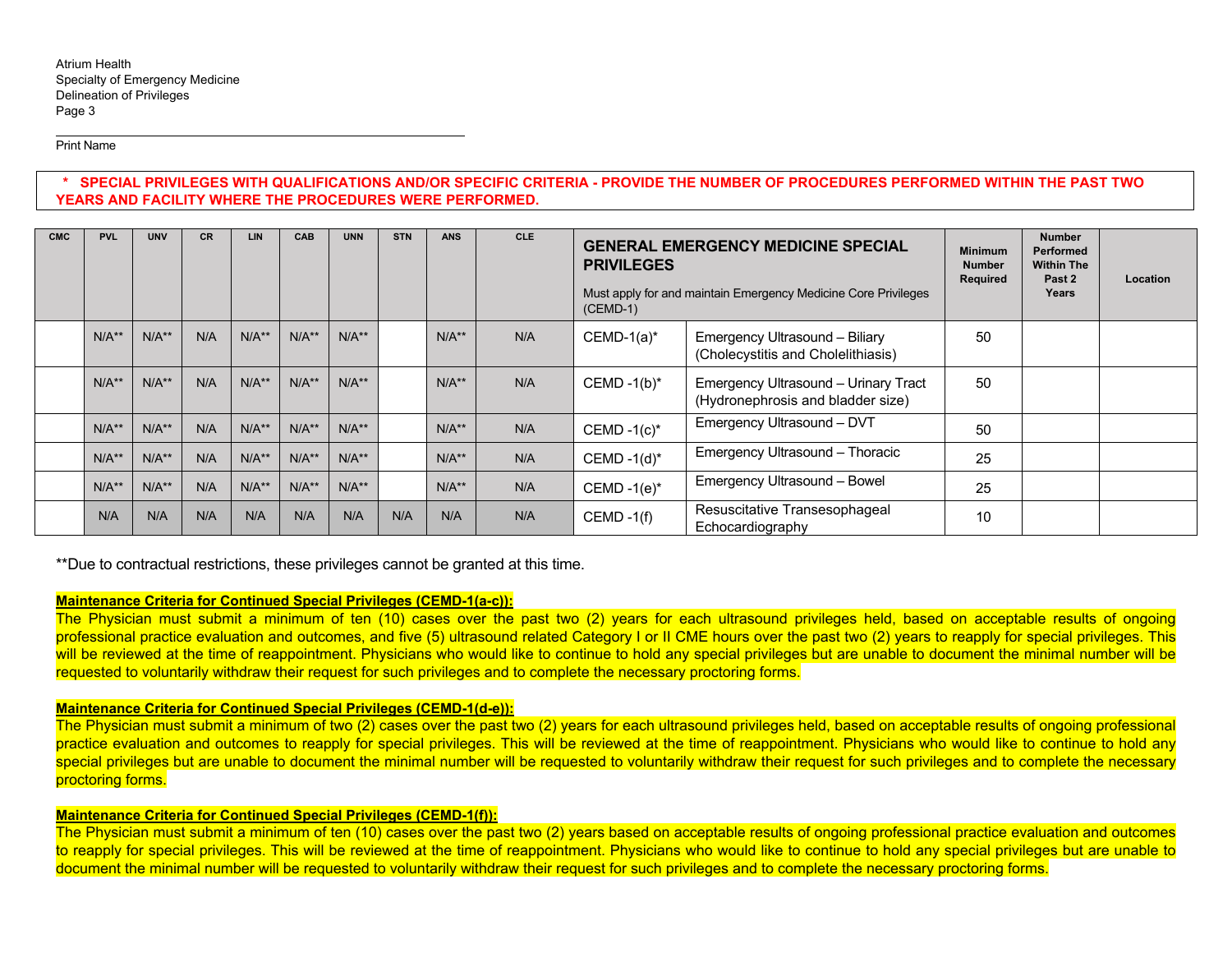#### Print Name

To be eligible for core privileges in Critical Care Emergency Medicine Core Privileges, the applicant must meet the following qualifications:

- o If the applicant is not currently subspecialty certified in Emergency Medicine-Anesthesiology Critical Care Medicine or Emergency Medicine-Internal Medicine-Critical Care Medicine by the American Board of Medical Specialties (ABMS), the applicant must:
	- 1. Provide documentation of certification in Emergency Medicine; **AND**
	- 2. Provide documentation of successful completion of a ACGME accredited Emergency Medicine-Anesthesiology Critical Care Medicine or Emergency Medicine-Internal Medicine-Critical Care Medicine Fellowship training program, within the past five (5) years; **AND**
	- 3. Verification from the fellowship program director that the Applicant successfully completed the program. Experience must include evidence of current clinical competence during the past two (2) years. The Applicant has the burden of producing information deemed adequate by the Hospital for a proper evaluation of current competence, and other qualifications and for resolving any doubts.

#### **OR**

- o If the applicant is currently subspecialty certified in Emergency Medicine-Anesthesiology Critical Care Medicine or Emergency Medicine-Internal Medicine-Critical Care Medicine by the American Board of Medical Specialties (ABMS), the applicant must:
	- 1. Provide documentation of subspecialty certification in Emergency Medicine-Anesthesiology Critical Care Medicine or Emergency Medicine-Internal Medicine-Critical Care Medicine from the American Board of Medical Specialties (ABMS); **AND**
	- 2. Verification from the Department Chief where the Applicant most recently practiced documenting that the Applicant has provided inpatient critical care or consultative services for at least sixty (60) patients during the past two (2) years. The Applicant has the burden of producing information deemed adequate by the Hospital for a proper evaluation of current competence, and other qualifications and for resolving any doubts.

| <b>CMC</b> | <b>Pineville</b> | <b>University</b><br>City | <b>CR</b> | Lincoln | <b>Cabarrus</b> | <b>Union</b> | <b>Stanly</b> | Anson | Cleveland |        | <b>CRITICAL CARE EMERGENCY MEDICINE CORE</b><br><b>PRIVILEGES</b>                                                                                                                                                                                                                                                                      |
|------------|------------------|---------------------------|-----------|---------|-----------------|--------------|---------------|-------|-----------|--------|----------------------------------------------------------------------------------------------------------------------------------------------------------------------------------------------------------------------------------------------------------------------------------------------------------------------------------------|
|            |                  |                           | N/A       |         |                 |              |               |       |           | CEMD-2 | Privileges to evaluate, diagnose, and provide treatment to critically<br>ill patients, both adult and young adult, (inclusive of neurological or<br>postneurosurgical, postsurgical, postcardiac/thoracic surgical care)<br>in the ICU with multiple organ dysfunction and in need of critical<br>care for life threatening disorders. |

NOTE: Privileges include but not limited to airway maintenance, elective intubation (including direct laryngoscopy and fiberoptic laryngoscopy); arterial puncture and arterial line placement; arterial balloon catheter insertion; bladder catheterization; calibration and operation of hemodynamic recording systems; cardiac output determinations by thermodilution and other techniques (including arterial and pulmonary artery balloon flotation catheters); cardiac temporary pacemaker insertion and application; cardiopulmonary resuscitation; calculation of oxygen content; cardioversion; electrocardiogram interpretation; insertion and management of chest tubes including pig tail catheters and draining systems, needle insertion and drainage systems; insertion of central venous catheters; insertion of hemodialysis catheters; interpretation of intracranial pressure monitoring; lumbar puncture; paracentesis; percutaneous needle aspiration of joints and superficial fluid collections; thoracentesis; trans tracheal catheterization; ultrasound quided venous catheter placement; ventilator management (both invasive and non-invasive); endotracheal intubation techniques; including experience with various modes; intra-aortic balloon pump removal; moderate and deep sedation in accordance to sedation policy; (FAST) Confirmation of traumatic free intraperitoneal and intrathoracic fluid by Focused Assessment with Sonography for Trauma (FAST) exam; Basic Resuscitation Cardiac Ultrasound (Pericardial Effusion and Cardiac Activity) and Advanced Emergency Cardiac Ultrasound (Right Ventricle Dilation and Global Left Ventricle Function); and Emergency Ultrasound (Soft-Tissue Infection and Musculoskeletal).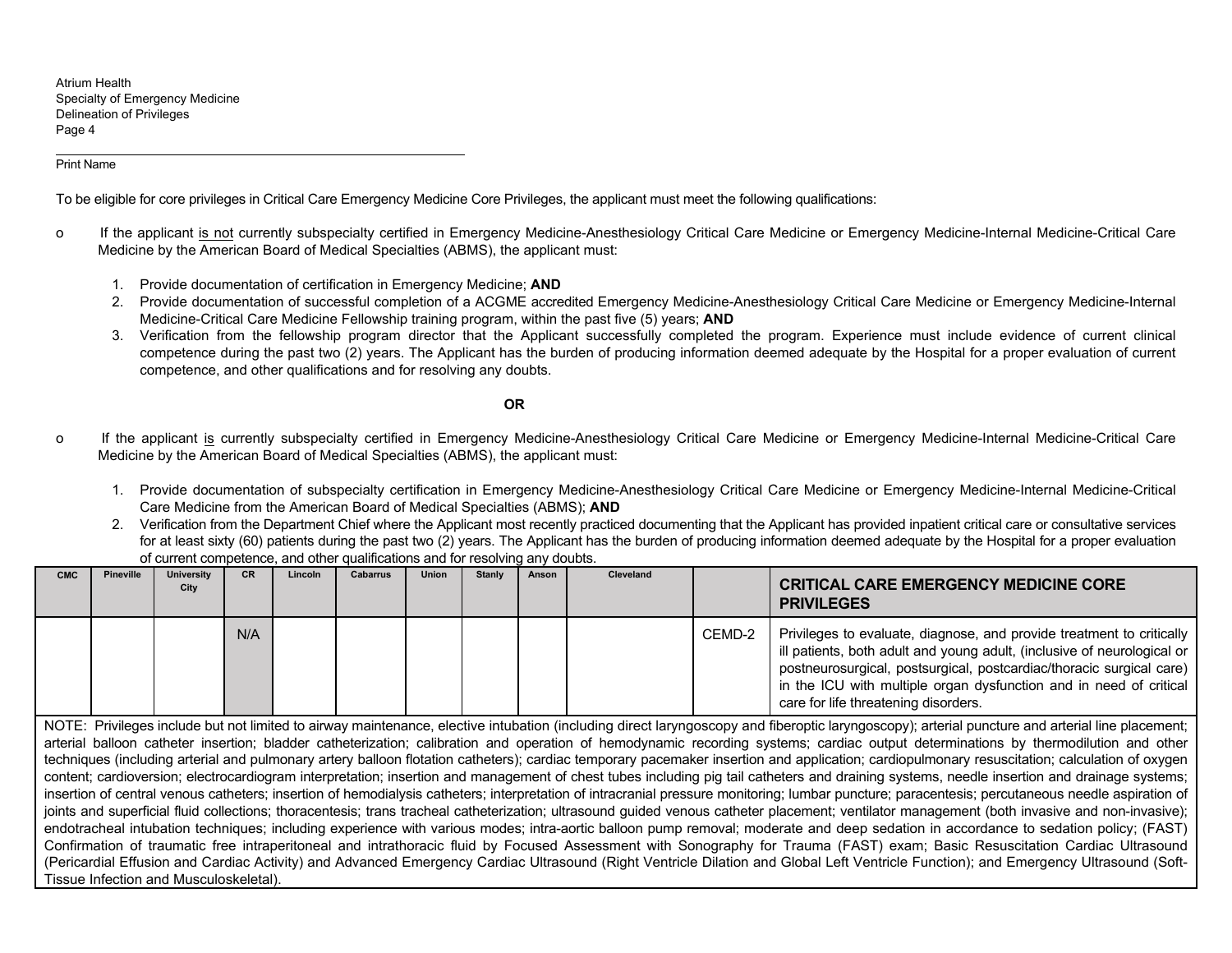Print Name

# **Maintenance Criteria for Continued Critical Care Emergency Medicine Core (CEMD-2) Privileges:**

The Physician must submit a minimum of fifty (50) inpatient and/or consultative services over the past two (2) years based on acceptable results of ongoing professional practice evaluation and outcomes to reapply for special privileges. This will be reviewed at the time of reappointment. Physicians who would like to continue to hold any special privileges but are unable to document the minimal number will be requested to voluntarily withdraw their request for such privileges and to complete the necessary proctoring forms.

| <b>CMC</b> | <b>PVL</b> | <b>UNV</b> | <b>CR</b> | LIN | CAB | <b>UNN</b> | <b>STN</b> | <b>ANS</b> | <b>CLE</b> |               | <b>SPECIAL PRIVILEGES</b><br>Must apply for and maintain Critical Care Emergency Medicine<br>Core Privileges (CEMD-2) |    | <b>Number</b><br>Performed<br><b>Within The</b><br>Past 2<br>Years | Location |
|------------|------------|------------|-----------|-----|-----|------------|------------|------------|------------|---------------|-----------------------------------------------------------------------------------------------------------------------|----|--------------------------------------------------------------------|----------|
|            | N/A        | N/A        | N/A       | N/A | N/A | N/A        | N/A        | N/A        | N/A        | $CEMD-2(a)*$  | <b>Extracorporeal Membrane</b><br>Oxygenation (ECMO) Management                                                       |    |                                                                    |          |
|            |            |            | N/A       |     |     |            |            |            |            | $CEMD-2(b)*$  | Elective Percutaneous Tracheostomy<br>and Tube Placement                                                              | 20 |                                                                    |          |
|            |            |            | N/A       |     |     |            |            |            |            | $CEMD-2(c)$ * | Flexible Bronchoscopy (not including<br>biopsies)                                                                     | 15 |                                                                    |          |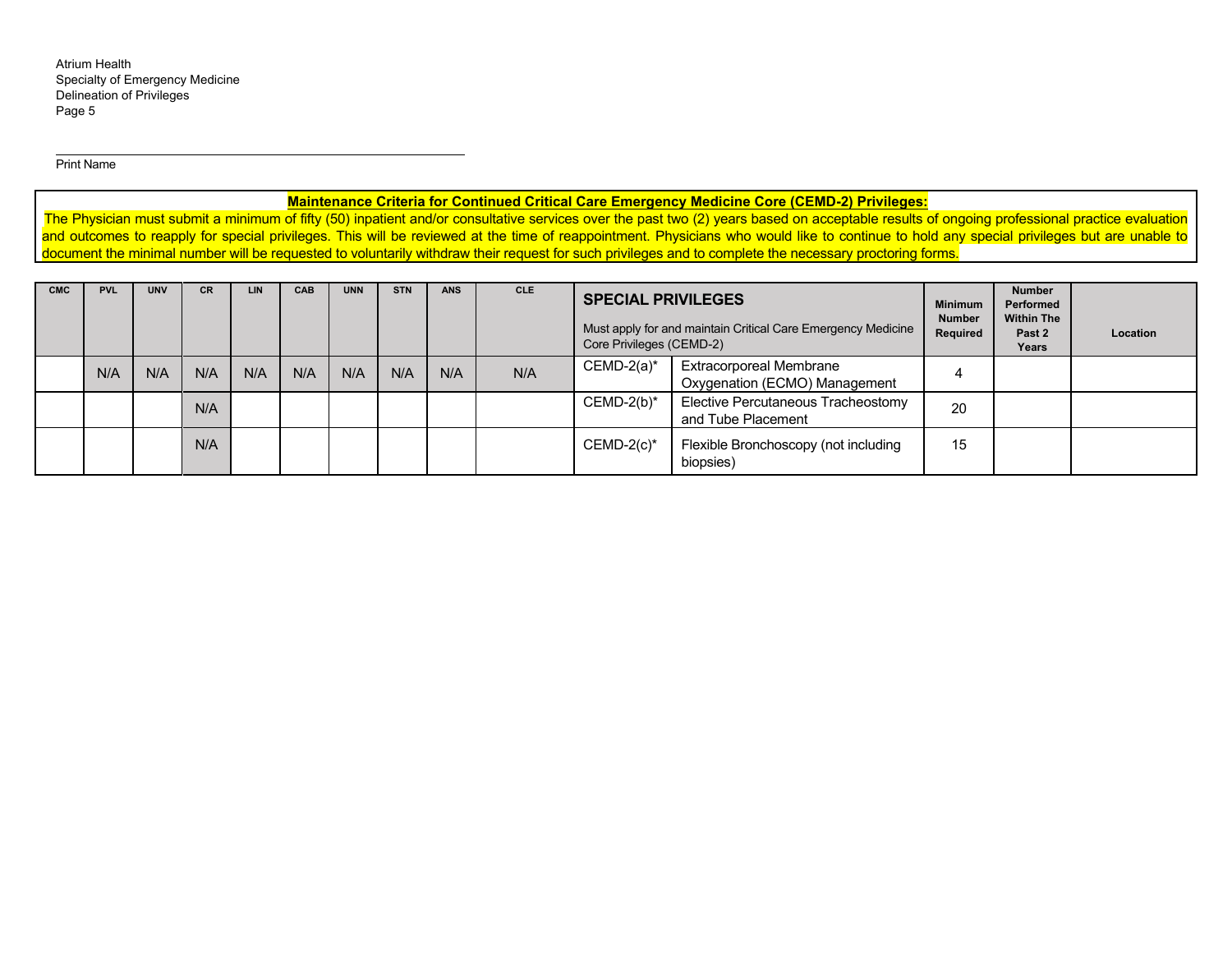Print Name

# **PRIVILEGES REQUESTED BY:**

I have requested only those privileges for which by education, training, current experience, and demonstrated performance I am qualified to perform, and that I wish to exercise at Atrium Health and;

I understand that:

- (a) In exercising any clinical privileges granted, I am constrained by hospital and medical staff policies and rules applicable generally and any applicable to the particular situation.
- (b) Any restriction on the clinical privileges granted to me is waived in an emergency situation and in such a situation my actions are governed by the applicable section of the medical staff bylaws or related documents.

I attest that I am not currently a user of illegal drugs or do not currently abuse the use of legal drugs.

I attest that I do not have a physical or mental condition which could affect my motor skills or ability to exercise the clinical privileges requested or that I require an accommodation in order to exercise the privileges requested safely and competently.

Signature Date Date of the Signature Date of the Date of the Date of the Date of the Date of the Date of the D

\_\_\_\_\_\_\_\_\_\_\_\_\_\_\_\_\_\_\_\_

Print Name

Approval by the CHS Medical Executive Committee: 08/17/2017; 11/07/2017; 05/17/2018, 02/04/2021 Approval by the Board of Commissioners: 09/12/2017; 12/12/2017; 06/12/2018, 02/09/2021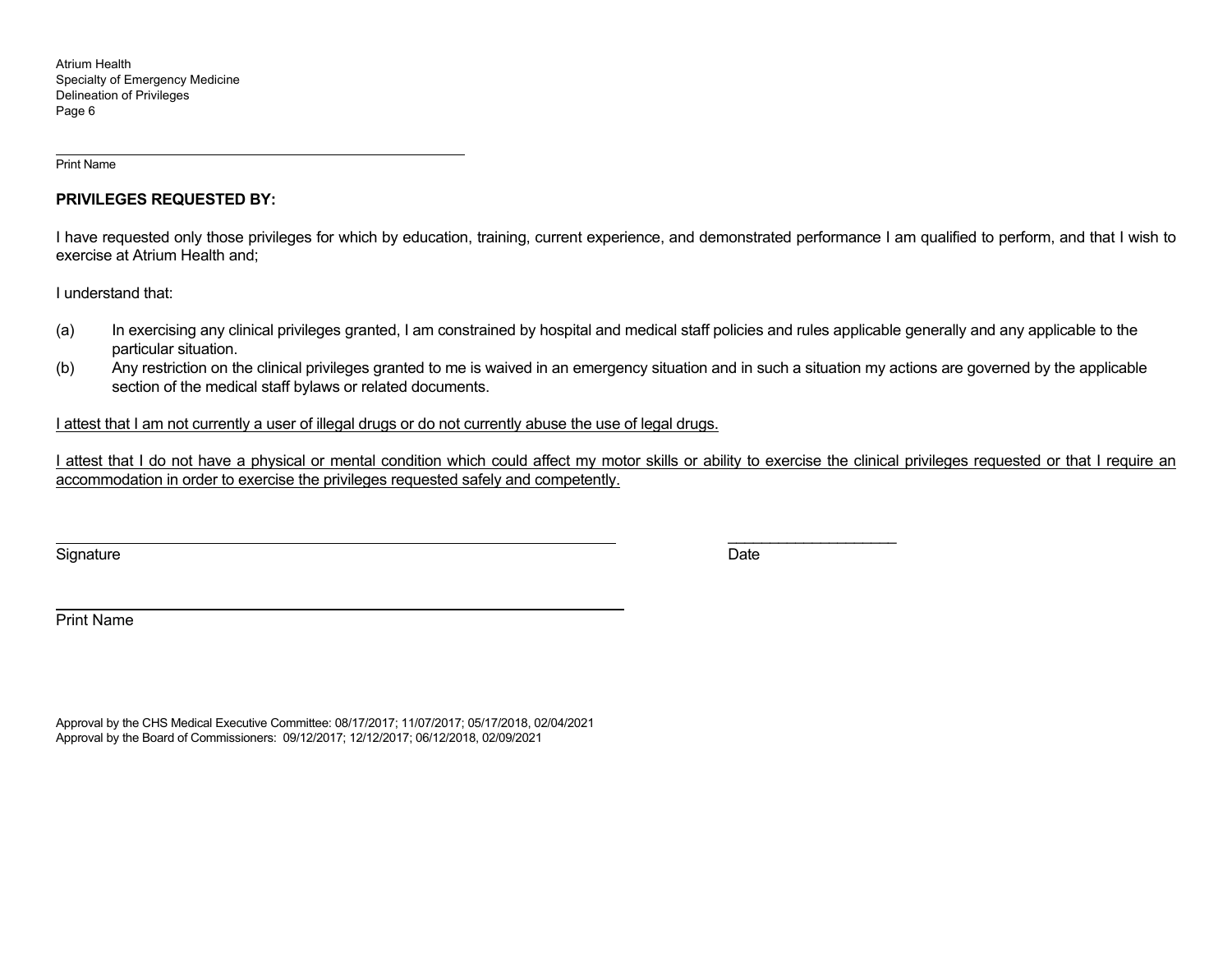## **CEMD-1(a) EMERGENCY ULTRASOUND - BILIARY**

SHORT DEFINITION - Emergency Biliary ultrasound – focused US of the gallbladder and the common bile duct per ACEP Imaging Criteria (Cholecystitis and Cholelithiasis).

SKILLS AND TRAINING NEEDED - The applicant must meet the following:

- 1 Completed Accredited Emergency Medicine Residency approved by ACGME or AOA within the past five (5) years to include documentation that an Emergency Ultrasound or Emergency Medicine residency director verified successful completion of a training program where emergency biliary ultrasound was included as a part of the training program. Verification can include any of the following: 1) the form of a residency letter, 2) procedure logs, 3) confirmation of attendance at a course and minimum number of US examination performed or 4) proctored session and "sign off" by ultrasound of five (5) cases with ultrasound director. Verification will be judged by the Chief of the Department, or credentialed ED Ultrasound Director, or their designee based on national ACEP guidelines.; **AND**
- 2 Provide documentation of a minimum of two hundred (200) lifetime ultrasound case, not including biliary studies.

- 1 Certification in Emergency Medicine (American Board of Emergency Medicine or the American Osteopathic Association); **AND**
- 2 Successful completion of an Introductory Emergency Medicine Ultrasound Course as set out in the American College of Emergency Physicians (ACEP) Emergency Ultrasound Guidelines 2008; **AND**
- 3 Documentation of successful performance of a minimum of fifty (50) biliary ultrasounds on patients in the Emergency Department. Cases will be reviewed by Chief of the Department or their designee and compared to other imaging tests, operative procedures or patient outcome. After initial training, proctoring may consist of over-reading by the US Director or designee, comparison with other imaging test or operative procedure, or clinical follow-up. If the physician had privileges at another hospital for urinary tract US, they must show the credentials or proof of performing of 25 satisfactory US as determined by the chief or US director at that hospital.; **AND**
- 4 Provide documentation of a minimum of two hundred (200) lifetime ultrasound cases to include other applications.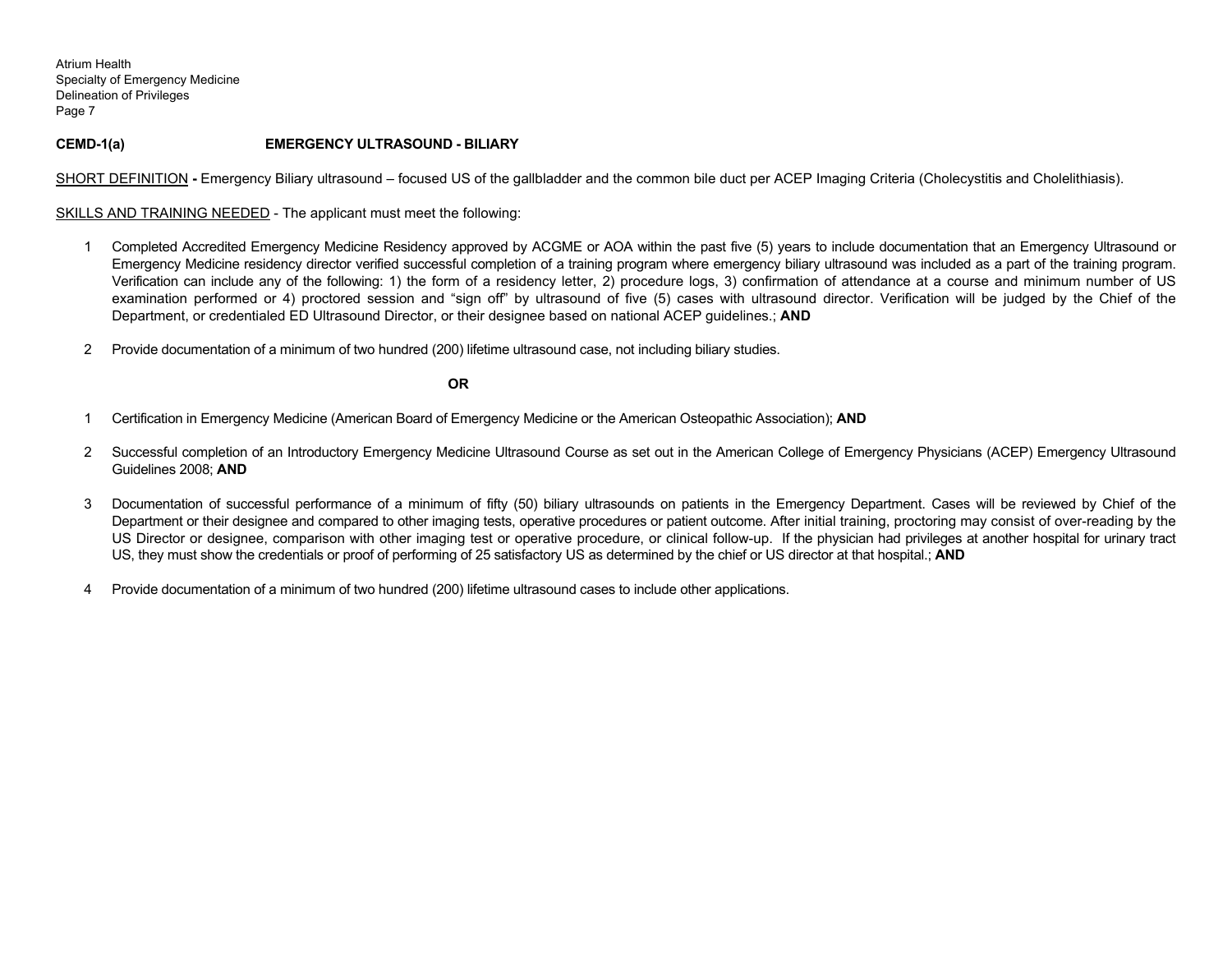## **CEMD-1(b) EMERGENCY ULTRASOUND – URINARY TRACT**

SHORT DEFINITION **-** Emergency Urinary Tract Ultrasound – focused US of the kidneys and bladder per ACEP Imaging Criteria (Hydronephrosis and bladder size).

SKILLS AND TRAINING NEEDED - The applicant must meet the following:

- 1 Completed Accredited Emergency Medicine Residency approved by ACGME or AOA within the past five (5) years to include documentation that an Emergency Ultrasound or Emergency Medicine residency director verified successful completion of a training program where emergency urinary tract ultrasound was included as a part of the training program. Verification can include any of the following: 1) the form of a residency letter, 2) procedure logs, 3) confirmation of attendance at a course and minimum number of US examination performed or 4) proctored session and "sign off" by ultrasound of five (5) cases with ultrasound director. Verification will be judged by the Chief of the Department, or credentialed ED Ultrasound Director, or their designee based on national ACEP guidelines; **AND**
- 2 Provide documentation of a minimum of two hundred (200) lifetime ultrasound cases, not including urinary tract studies.

- 1 Certification in Emergency Medicine (American Board of Emergency Medicine or the American Osteopathic Association); **AND**
- 2 Successful completion of an Introductory Emergency Medicine Ultrasound Course as set out in the American College of Emergency Physicians (ACEP) Emergency Ultrasound Guidelines 2008; **AND**
- 3 Documentation of successful performance of a minimum of fifty (50) urinary tract ultrasounds on patients in the Emergency Department. Cases will be reviewed by Chief of the Department or their designee and compared to other imaging tests, operative procedures or patient outcome. After initial training, proctoring may consist of over-reading by the US Director or designee, comparison with other imaging test or operative procedure, or clinical follow-up. If the physician had privileges at another hospital for urinary tract US, they must show the credentials or proof of performing of 25 satisfactory US as determined by the chief or US director at that hospital.; **AND**
- 4 Provide documentation of a minimum of two hundred (200) lifetime ultrasound cases to include other applications.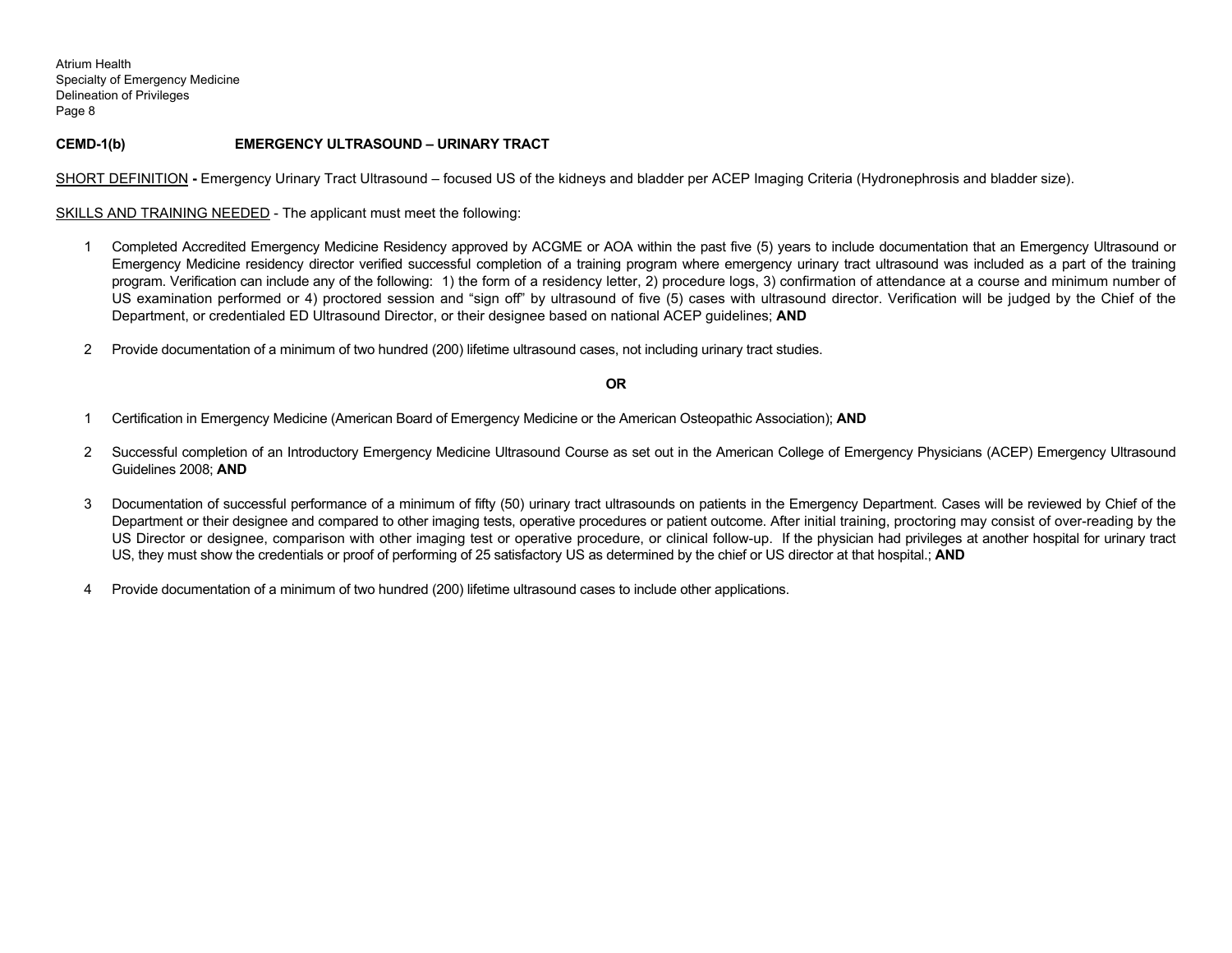# **CEMD-1(c) EMERGENCY ULTRASOUND - DVT**

SHORT DEFINITION **-** Emergency Deep Venous Thrombosis ultrasound – focused US of the venous system for DVT per ACEP Imaging Criteria

SKILLS AND TRAINING NEEDED - The applicant must meet the following:

- 1 Completed Accredited Emergency Medicine Residency approved by ACGME or AOA within the past five (5) years to include documentation that an Emergency Ultrasound or Emergency Medicine residency director verified successful completion of a training program where emergency DVT ultrasound was included as a part of the training program. Verification can include any of the following: 1) the form of a residency letter, 2) procedure logs, 3) confirmation of attendance at a course and minimum number of US examination performed or 4) proctored session and "sign off" by ultrasound of five (5) cases with ultrasound director. Verification will be judged by the Chief of the Department, or credentialed ED Ultrasound Director, or their designee based on national ACEP guidelines.; **AND**
- 2 Provide documentation of a minimum of two hundred (200) lifetime ultrasound cases, not including DVT studies.

- 1 Certification in Emergency Medicine (American Board of Emergency Medicine or the American Osteopathic Association); **AND**
- 2 Successful completion of an Introductory Emergency Medicine Ultrasound Course as set out in the American College of Emergency Physicians (ACEP) Emergency Ultrasound Guidelines 2008; **AND**
- 3 Documentation of successful performance of a minimum of fifty (50) DVT ultrasounds on patients in the Emergency Department. Cases will be reviewed by Chief of the Department or their designee and compared to other imaging tests, operative procedures or patient outcome. After initial training, proctoring may consist of over-reading by the US Director or designee, comparison with other imaging test or operative procedure, or clinical follow-up. If the physician had privileges at another hospital for DVT US, they must show the credentials or proof of performing of 25 satisfactory US as determined by the chief or US director at that hospital.; **AND**
- 4 Provide documentation of a minimum of two hundred (200) lifetime ultrasound cases to include other applications.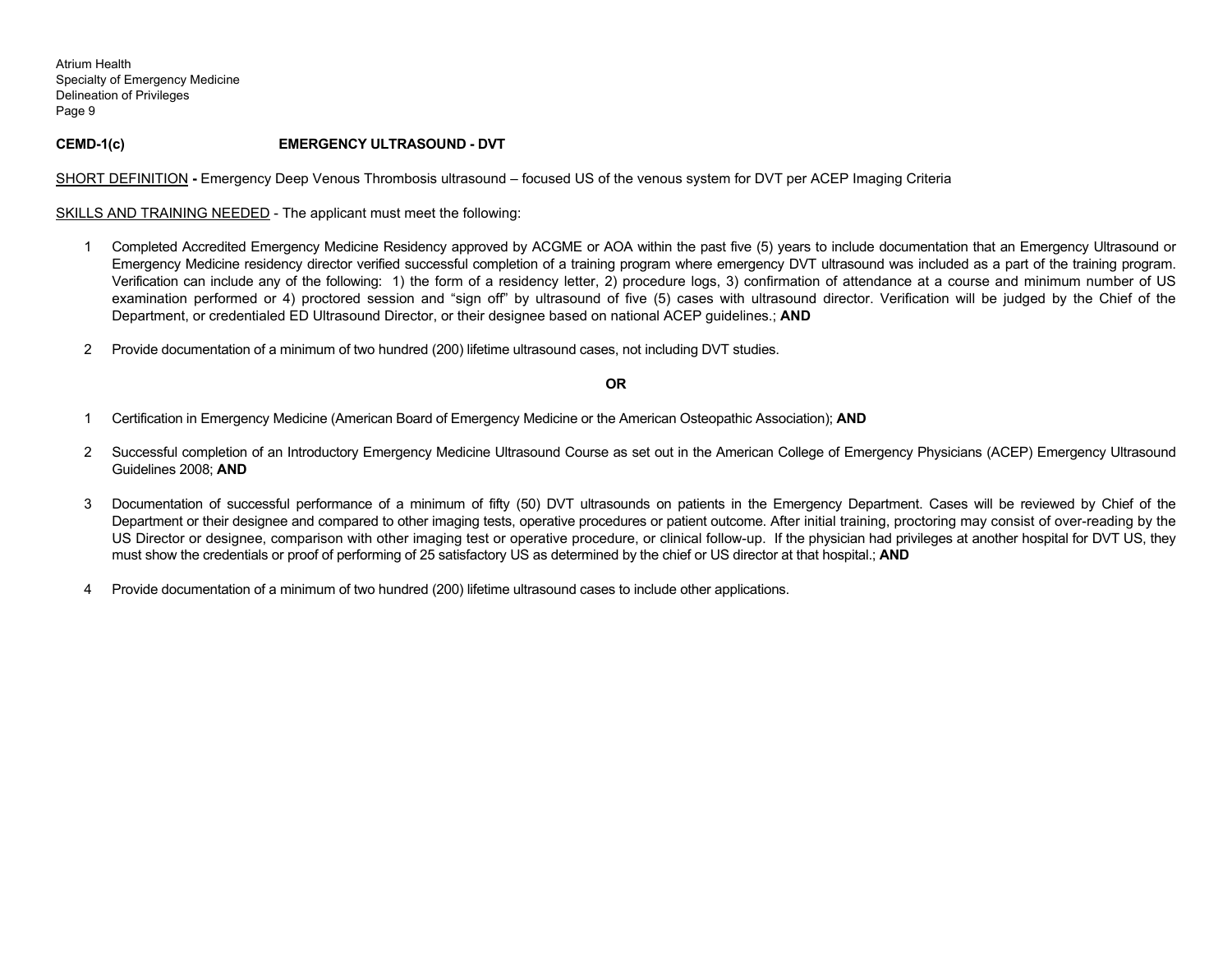**CEMD-1(d) EMERGENCY ULTRASOUND – THORACIC** 

SHORT DEFINITION - Emergency Thoracic Ultrasound – focused US of the thoracic cavity to determine pleural fluid, pneumothorax, and increased interstitial lung fluid in non**traumatic** conditions per ACEP Imaging Criteria

SKILLS AND TRAINING NEEDED - The applicant must meet the following:

1 Completed Accredited Emergency Medicine Residency approved by ACGME or AOA within the past five (5) years to include documentation that an Emergency Ultrasound or Emergency Medicine residency director verified successful completion of a training program where emergency thoracic ultrasound was included as a part of the training program. Verification can include any of the following: 1) the form of a residency letter, 2) procedure logs, 3) confirmation of attendance at a course and minimum number of US examination performed or 4) proctored session and "sign off" by ultrasound of five (5) cases with ultrasound director. Verification will be judged by the Chief of the Department, or credentialed ED Ultrasound Director, or their designee based on national ACEP guidelines.

- 1 Completed Accredited Emergency Medicine Residency approved by ACGME or AOA within the past five (5) years; **AND**
- 2 Successful completion of an Introductory Emergency Medicine Ultrasound Course as set out in the American College of Emergency Physicians (ACEP) Emergency Ultrasound Guidelines 2008; **AND**
- 3 Documentation of successful performance of a minimum of twenty-five (25) thoracic ultrasounds on patients in the Emergency Department. Cases will be reviewed by Chief of the Department or their designee and compared to other imaging tests, operative procedures or patient outcome. After initial training, proctoring may consist of over-reading by the US Director or designee, comparison with other imaging test or operative procedure, or clinical follow-up. If the physician had privileges at another hospital for thoracic US, they must show the credentials or proof of performing of 25 satisfactory US as determined by the chief or US director at that hospital.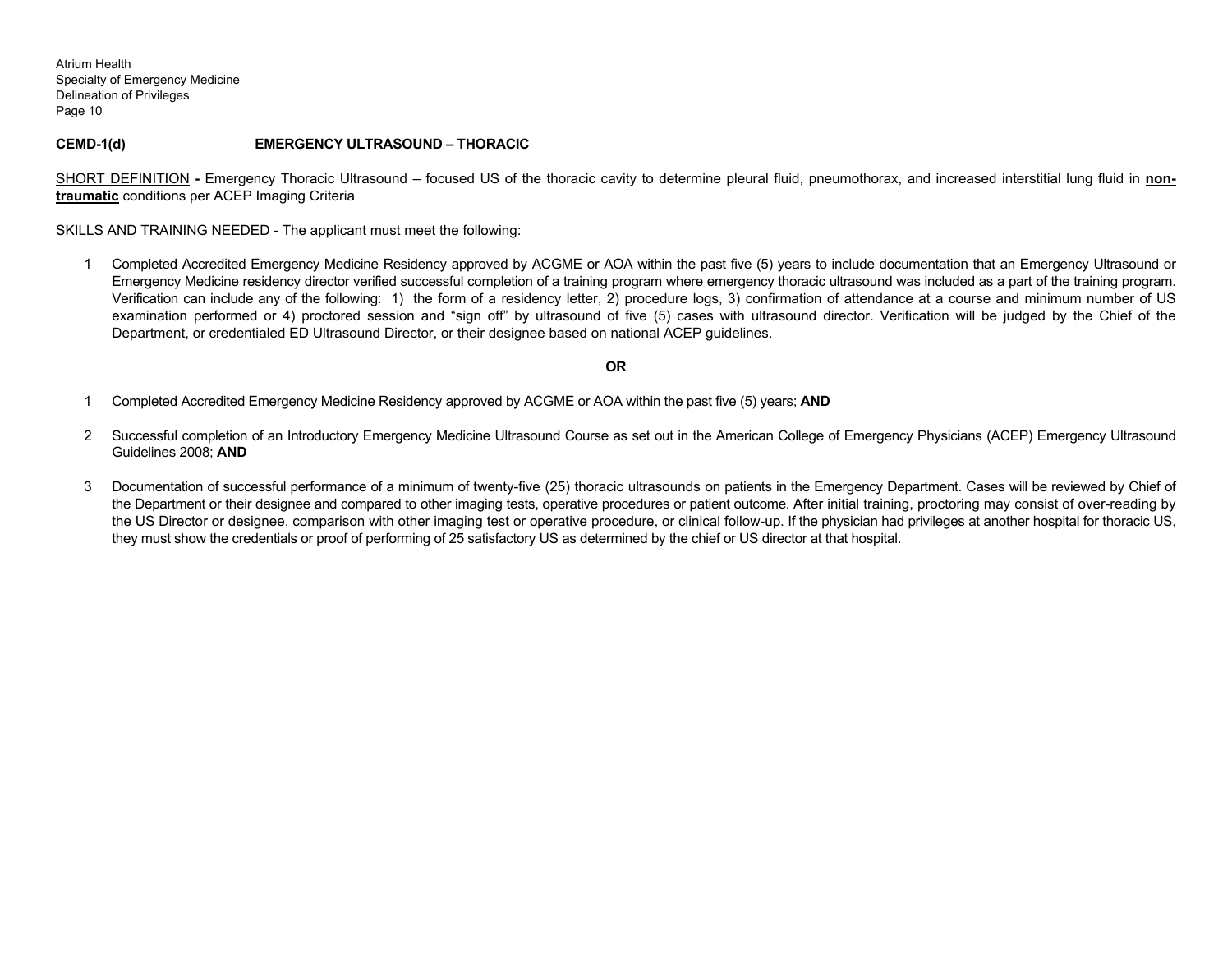# **CEMD-1(e) EMERGENCY ULTRASOUND - BOWEL**

SHORT DEFINITION - Emergency Bowel ultrasound – focused US of the bowel to determine bowel dilation, wall thickness, free fluid, constriction or peristalsis.

SKILLS AND TRAINING NEEDED - The applicant must meet the following:

1 Completed Accredited Emergency Medicine Residency approved by ACGME or AOA within the past five (5) years to include documentation that an Emergency Ultrasound or Emergency Medicine residency director verified successful completion of a training program where emergency bowel ultrasound was included as a part of the training program. Verification can include any of the following: 1) the form of a residency letter, 2) procedure logs, 3) confirmation of attendance at a course and minimum number of US examination performed or 4) proctored session and "sign off" by ultrasound of five (5) cases with ultrasound director. Verification will be judged by the Chief of the Department, or credentialed ED Ultrasound Director, or their designee based on national ACEP guidelines.

- 1 Completed Accredited Emergency Medicine Residency approved by ACGME or AOA within the past five (5) years; **AND**
- 2 Successful completion of an Introductory Emergency Medicine Ultrasound Course as set out in the American College of Emergency Physicians (ACEP) Emergency Ultrasound Guidelines 2008; **AND**
- 3 Documentation of successful performance of a minimum of twenty-five (25) bowel ultrasounds on patients in the Emergency Department. Cases will be reviewed by Chief of the Department or their designee and compared to other imaging tests, operative procedures or patient outcome. After initial training, proctoring may consist of over-reading by the US Director or designee, comparison with other imaging test or operative procedure, or clinical follow-up. If the physician had privileges at another hospital for bowel US, they must show the credentials or proof of performing of 25 satisfactory US as determined by the chief or US director at that hospital.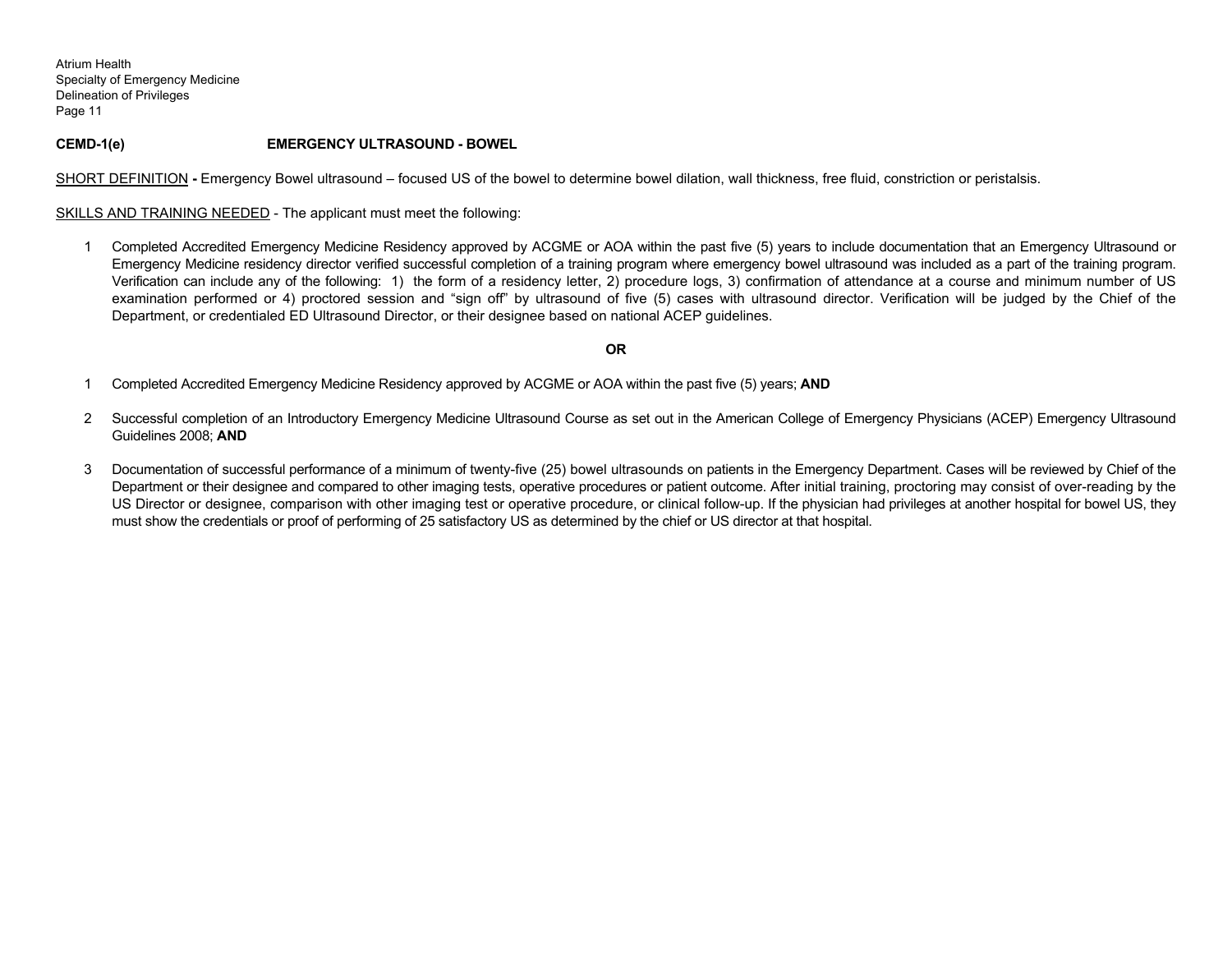# **CEMD-1(f) RESUSCITATIVE TRANSESOPHAGEAL ECHOCARDIOGRAPHY**

SHORT DEFINITION - Use of limited TEE to assess the patient in active cardiac arrest with suboptimal transthoracic windows to evaluate for aortic dissection, tamponade, hypovolemia, significant ventricular dysfunction. TEE may also be used in this patient population to evaluate the quality of CPR.

SKILLS AND TRAINING NEEDED - The applicant must meet the following:

- 1 Emergency US TTE cardiac credentials through core or specific privilege **AND**
- 2 Documentation of TEE Ultrasound course that covers limited views focusing on 4-6 views (Resuscitative TEE and EMTEE courses commonly used) **AND**
- 3 Documentation of 5 TEEs in cardiac simulator **AND**
- 4 Documentation of 10 TEEs on actual patients **OR**
- 4 Proctoring 10 TEEs on actual patient supervised by a cardiologist. Cardiologist will attest to competency in obtaining the specified TEE views (see protocol)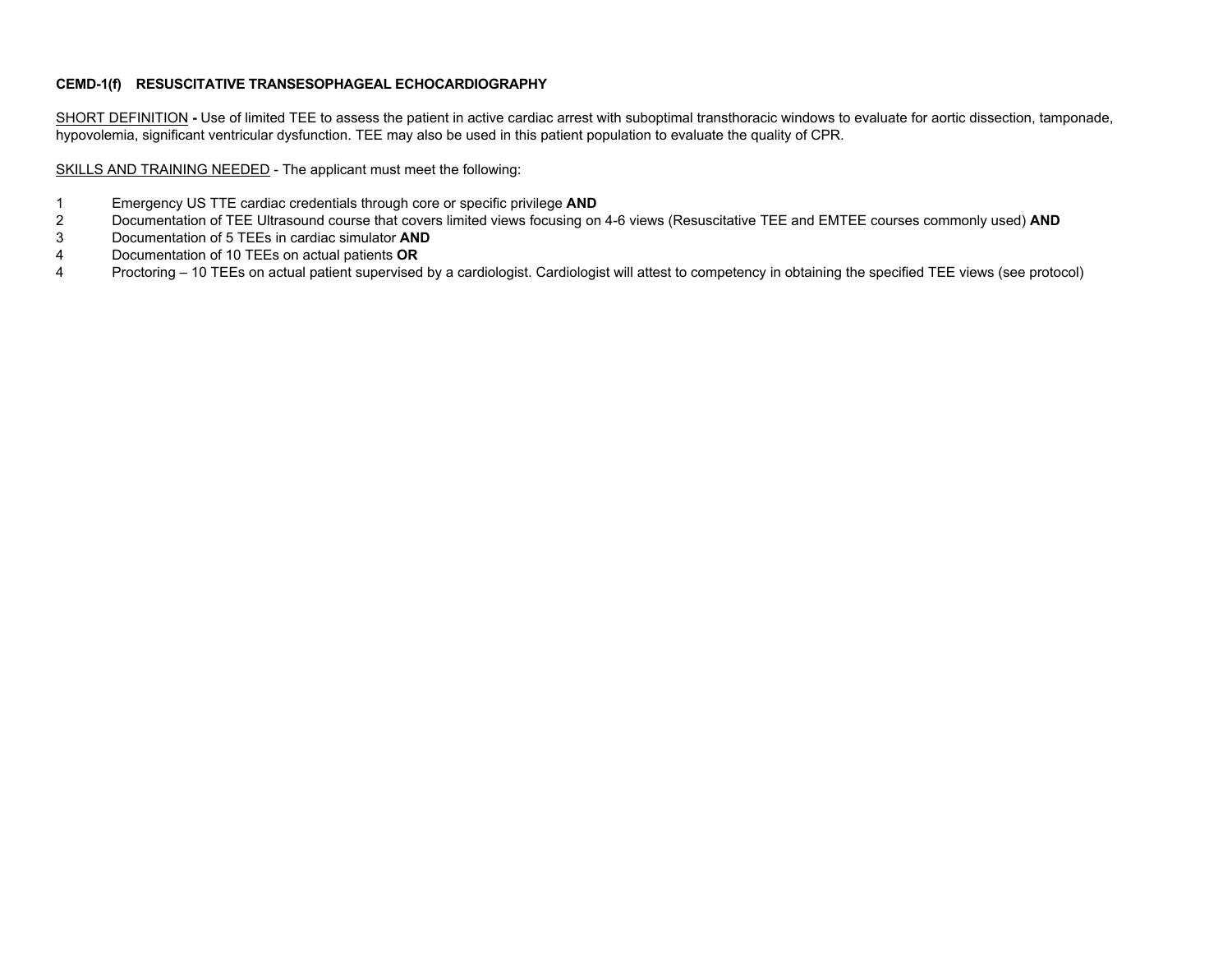## **CEMD-2 (a) EXTRACORPOREAL MEMBRANE OXYGENATION (ECMO) MANAGEMENT**

**SHORT DEFINITION:** ECMO is the specialized technique of mechanical extracorporeal cardiac and/or respiratory support for patients with life-threatening failure of heart or lung function.

### **SKILLS AND TRAINING NEEDED:**

1. Provide verification from the fellowship program director that the Applicant has been trained in ECMO and has participated in the management of four (4) cases within the past two (2) years;

### **OR**

- 1. Provide documentation of certification of attendance at an ECMO Management Course indicating the completion of didactic and simulation training exercise within the past two (2) years; **AND**
- 2. Upon documentation of above, the Applicant must complete the Permission to be Proctored Request Form requesting to be proctored for four (4) cases of active ECMO management;

### **OR**

- 1. Provide verification from the Chief/Chairman of the Applicant's Department that the Applicant has performed active ECMO management within the past two (2) years; **AND**
- 2. Provide case log documentation of successful active ECMO management of four (4) cases within the past two (2) years.

### **MAINTENANCE CRITERIA FOR CONTINUED PRIVILEGES (CEMD-2 (a)):**

The Physician must provide documentation of ECMO management of four (4) cases over a two (2) year period to be eligible to reapply for ECMO privileges. This will be reviewed at the time of the physician's reappointment. Physicians who would like to continue to hold ECMO privileges but are unable to document the minimal number will be requested to voluntarily withdraw their request for the privilege and submit a Request to Be Proctored Form.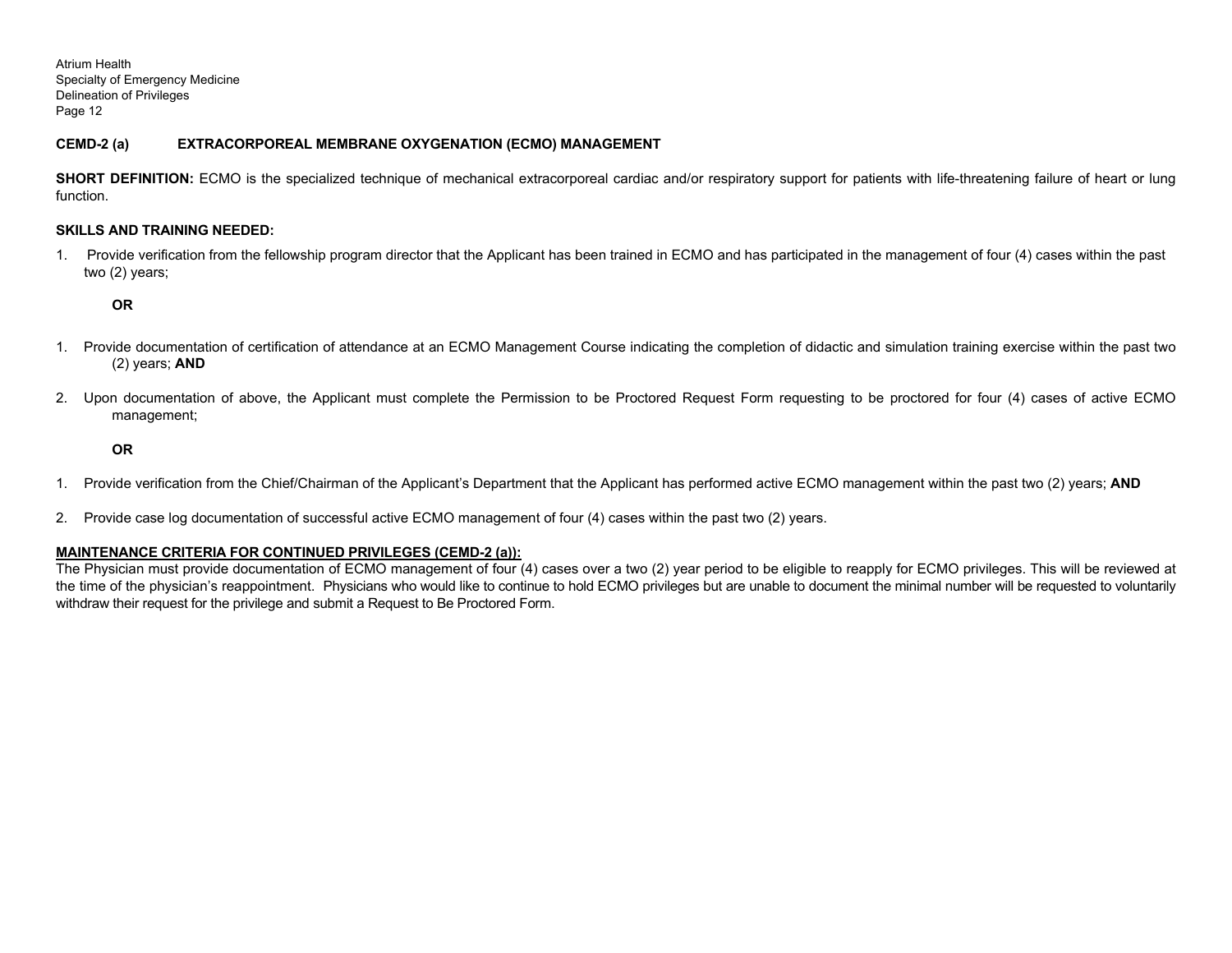# **CEMD-2 (b) ELECTIVE PERCUTANEOUS TRACHEOSTOMY AND TUBE PLACEMENT (TO BE DONE IN THE ICU OR IN THE OPERATING ROOM ONLY)**

**DEFINITION:** The procedure is balloon-facilitated percutaneous dilatational tracheostomy tube placement. Percutaneous tracheostomy placement via Seldinger technique using a single dilator.

# **CREDENTIALS:**

Credentials to perform Percutaneous Tracheostomy should include:

- 1. Provide verification from the fellowship program director that the Applicant has been trained and has participated in Elective Percutaneous Tracheostomy and Tube Placement for minimum of twenty (20) procedures within the past two (2) years; **OR**
- 1. Provide verification from the Department Chief where the Applicant most recently practiced documenting that the Applicant has successfully performed a minimum of twenty (20) Elective Percutaneous Tracheostomy and Tube Placement procedures within the past two (2) years; **OR**
- 1. The Applicant must complete the Permission to be Proctored Request Form requesting to be proctored for at least twenty (20) procedures cases.

# **MAINTENANCE CRITERIA FOR CONTINUED PRIVILEGES (CEMD-2 (b)):**

The physician must perform ten (10) cases over a two (2) year period to be eligible to reapply for Percutaneous Tracheostomy privileges. This will be reviewed at the time of the physician's reappointment.

### **CEMD-2 (c) FLEXIBLE BRONCHOSCOPY (not including biopsy)**

**DEFINITION:** Flexible bronchoscopy is a medical procedure in which a cylindrical fiberoptic scope, bronchoscope, is inserted into the airways. The instrument contains a light and an eyepiece that allows the visual examination of the lower airways. The procedure is used to examine the mucosal surface of the airways for abnormalities that might be associated with a variety of lung diseases. Its use includes the visualization of airway obstructions such as a tumor, or the collection of specimens for the diagnosis of cancer originating in the bronchi of the lungs (bronchogenic cancer).

### **CREDENTIALS:**

Credentials to perform Flexible Bronchoscopy should include:

- 1. Provide verification from the fellowship program director that the Applicant has been trained and has participated in a minimum of fifteen (15) Flexible Bronchoscopy procedures within the past two (2) years; **OR**
- 1. Provide verification from the Department Chief where the Applicant most recently practiced documenting that the Applicant has successfully performed a minimum of fifteen (15) Flexible Bronchoscopy procedures within the past two (2) years; **OR**
- 1. Complete the Permission to be Proctored Request Form requesting to be proctored for at fifteen (15) cases.

### **MAINTENANCE CRITERIA FOR CONTINUED PRIVILEGES (CEMD-2 (c)):**

Perform a minimum of ten (10) Flexible Bronchoscopies procedures over a two (2) year period to be eligible to reapply for privileges. This will be reviewed at the time of reappointment.